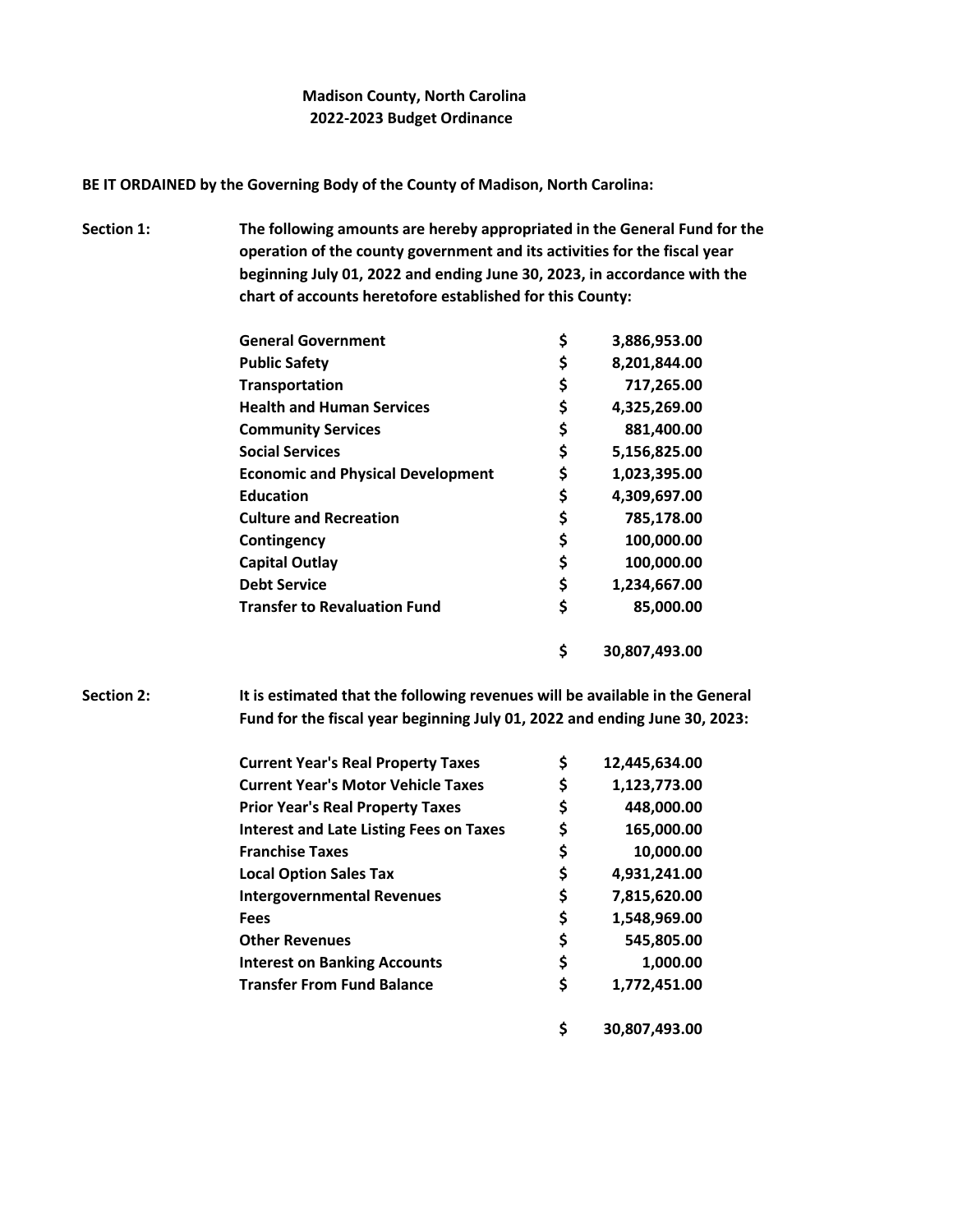**Section 3: The following amounts are hereby appropriated in the Fire District Fund for the operation of fire protection services for the fiscal year beginning July 01, 2022 and ending June 30, 2023, in accordance with the chart of accounts heretofore established for this County:**

| <b>Smokey Mountain Fire Department</b> | \$<br>175,000.00   |
|----------------------------------------|--------------------|
| <b>Ebbs Chapel Fire Department</b>     | \$<br>260,000.00   |
| <b>Mars Hill Fire Department</b>       | \$<br>675,000.00   |
| <b>Country Fire Department</b>         | \$<br>30,000.00    |
| <b>Walnut Fire Department</b>          | \$<br>135,000.00   |
| <b>Big Pine Fire Department</b>        | \$<br>38,000.00    |
| <b>Jupiter Fire Department</b>         | \$<br>45,000.00    |
| <b>Leicester Fire Department</b>       | \$<br>95,000.00    |
| <b>Spring Creek Fire Department</b>    | \$<br>75,000.00    |
| <b>Laurel Fire Department</b>          | \$<br>60,000.00    |
| <b>Total Appropriation</b>             | \$<br>1,588,000.00 |

**Section 4: It is estimated that the following revenues will be available in the Fire District Fund for the fiscal year beginning July 01, 2022 and ending June 30, 2023:**

| <b>Smokey Mountain Fire Department</b> | \$<br>175,000.00   |
|----------------------------------------|--------------------|
| <b>Ebbs Chapel Fire Department</b>     | \$<br>260,000.00   |
| <b>Mars Hill Fire Department</b>       | \$<br>675,000.00   |
| <b>Country Fire Department</b>         | \$<br>30,000.00    |
| <b>Walnut Fire Department</b>          | \$<br>135,000.00   |
| <b>Big Pine Fire Department</b>        | \$<br>38,000.00    |
| <b>Jupiter Fire Department</b>         | \$<br>45,000.00    |
| <b>Leicester Fire Department</b>       | \$<br>95,000.00    |
| <b>Spring Creek Fire Department</b>    | \$<br>75,000.00    |
| <b>Laurel Fire Department</b>          | \$<br>60,000.00    |
| <b>Total Estimated Revenues</b>        | \$<br>1.588.000.00 |

**Section 5: The following amounts are hereby appropriated in the Vehicle Tax Fund for the three towns located in Madison County for the fiscal year beginning July 01, 2022 and ending June 30, 2023, in accordance with the chart of accounts heretofore established for this County:**

| <b>Town of Hot Springs</b> | 40,000.00 |
|----------------------------|-----------|
| Town of Marshall           | 25,000.00 |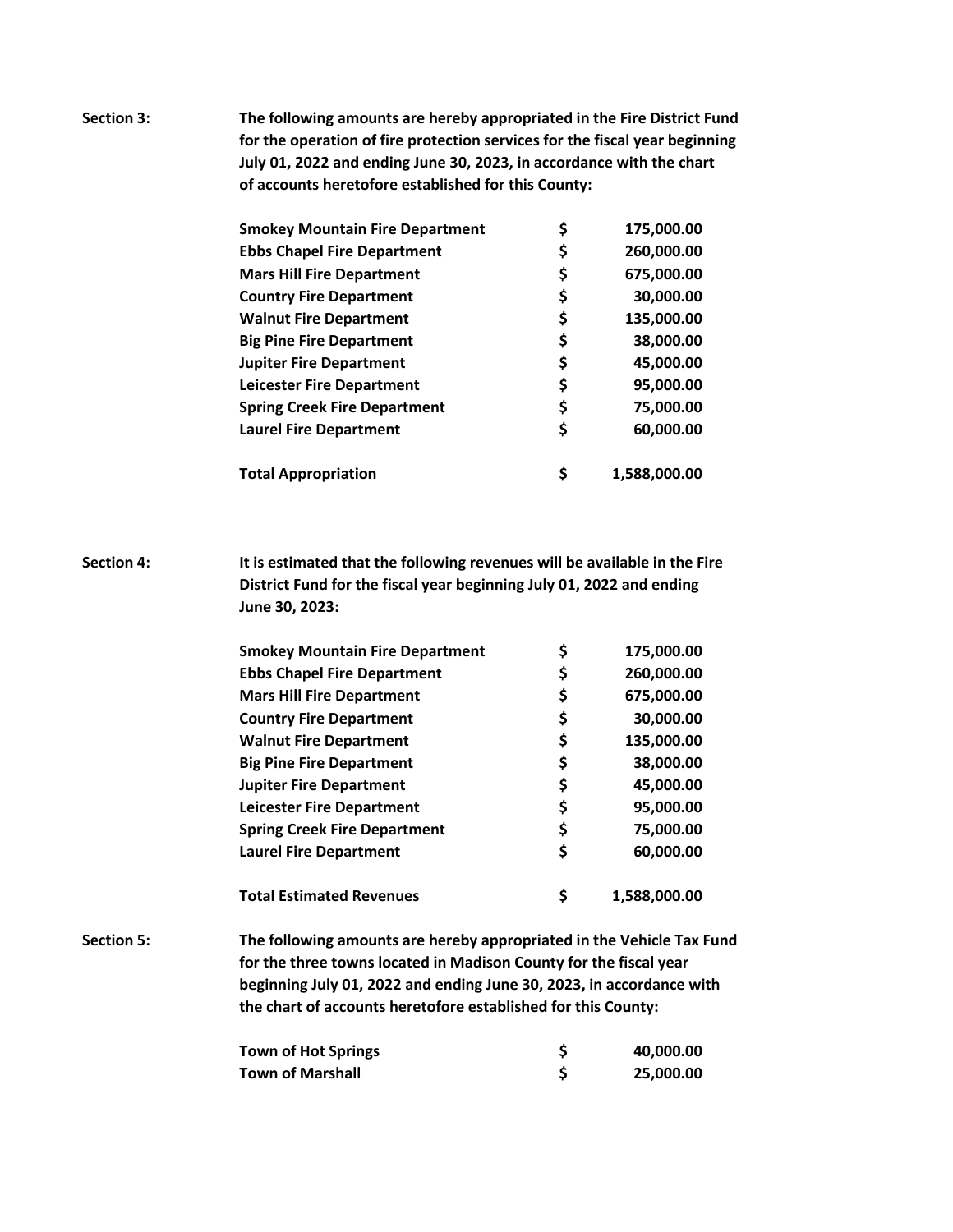|                   | <b>Town of Mars Hill</b>                                                                                                                                                                                                                                                                    | \$ | 50,000.00  |  |
|-------------------|---------------------------------------------------------------------------------------------------------------------------------------------------------------------------------------------------------------------------------------------------------------------------------------------|----|------------|--|
|                   | <b>Total Appropriation</b>                                                                                                                                                                                                                                                                  | \$ | 115,000.00 |  |
| <b>Section 6:</b> | It is estimated that the following revenues will be available in the Vehicle<br>Tax Fund for the fiscal year beginning July 01, 2022 and ending June 30, 2023:                                                                                                                              |    |            |  |
|                   | <b>Town of Hot Springs</b>                                                                                                                                                                                                                                                                  | \$ | 40,000.00  |  |
|                   | <b>Town of Marshall</b>                                                                                                                                                                                                                                                                     | \$ | 25,000.00  |  |
|                   | <b>Town of Mars Hill</b>                                                                                                                                                                                                                                                                    | \$ | 50,000.00  |  |
|                   | <b>Total Estimated Revenues</b>                                                                                                                                                                                                                                                             | \$ | 115,000.00 |  |
| <b>Section 7:</b> | The following amounts are hereby appropriated in the Occupancy Tax Fund<br>for the development of tourism in Madison County during the fiscal year<br>beginning July 01, 2022 and ending June 30, 2023, in accordance with the<br>chart of accounts heretofore established for this County: |    |            |  |
|                   | <b>Tourism and Development</b>                                                                                                                                                                                                                                                              | \$ | 527,500.00 |  |
|                   | <b>Total Appropriation</b>                                                                                                                                                                                                                                                                  | \$ | 527,500.00 |  |
| <b>Section 8:</b> | It is estimated that the following revenues will be available in the Occupancy<br>Tax Fund for the fiscal year beginning July 01, 2022 and ending June 30, 2023:                                                                                                                            |    |            |  |
|                   | <b>Occupancy Tax</b>                                                                                                                                                                                                                                                                        | \$ | 543,804.00 |  |
|                   | <b>Fund Interest</b>                                                                                                                                                                                                                                                                        | \$ | 10.00      |  |
|                   | <b>Total Estimated Revenues</b>                                                                                                                                                                                                                                                             | \$ | 543,814.00 |  |
| <b>Section 9:</b> | The following amounts are hereby appropriated in the E-911 Fund for the<br>operation of the Emergency 911 System for the fiscal year beginning<br>July 01, 2022 and ending June 30, 2023 in accordance with the chart of<br>accounts heretofore established for this County:                |    |            |  |
|                   | 911 Emergency Telephone System                                                                                                                                                                                                                                                              | \$ | 250,734.00 |  |
|                   | <b>Total Appropriation</b>                                                                                                                                                                                                                                                                  | \$ | 250,734.00 |  |
| Section 10:       | It is estimated that the following revenues will be available in the E-911 Fund<br>for the fiscal year beginning July 01, 2022 and ending June 30, 2023:                                                                                                                                    |    |            |  |
|                   | 911 Telephone Surcharges                                                                                                                                                                                                                                                                    | \$ | 250,734.00 |  |
|                   | <b>Total Estimated Revenues</b>                                                                                                                                                                                                                                                             | \$ | 250,734.00 |  |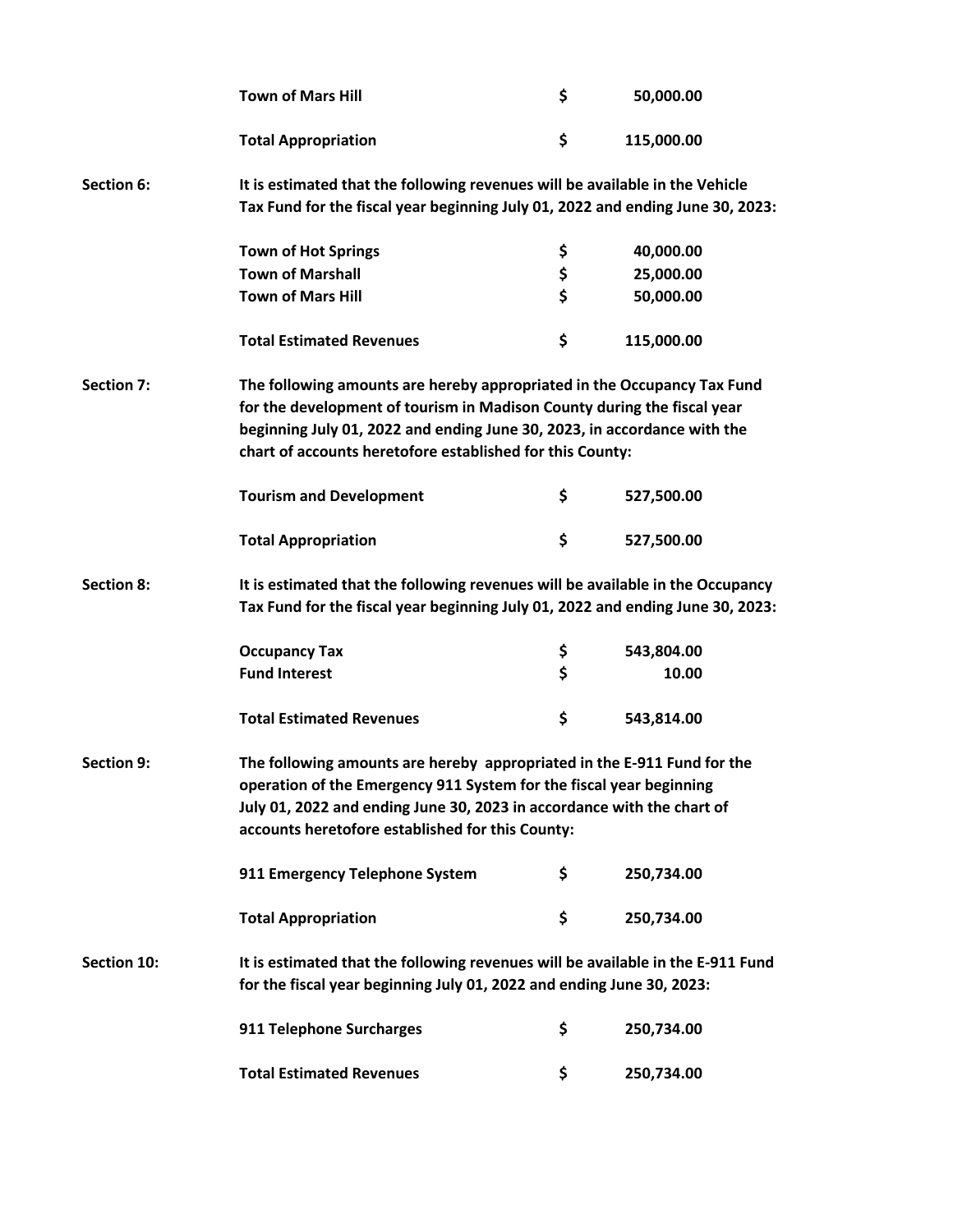| Section 11:        | The following amounts are hereby appropriated in the Landfill Fund for the<br>operation of the County Landfill for the fiscal year beginning July 01, 2022<br>and ending June 30, 2023 in accordance with the chart of accounts<br>heretofore established for this County: |    |              |  |
|--------------------|----------------------------------------------------------------------------------------------------------------------------------------------------------------------------------------------------------------------------------------------------------------------------|----|--------------|--|
|                    | Landfill                                                                                                                                                                                                                                                                   | \$ | 2,240,235.00 |  |
|                    | <b>Recycling</b>                                                                                                                                                                                                                                                           | \$ | 251,481.00   |  |
|                    | <b>Scrap Tire Disposal</b>                                                                                                                                                                                                                                                 | \$ | 26,500.00    |  |
|                    | <b>White Goods Management</b>                                                                                                                                                                                                                                              | \$ | 6,300.00     |  |
|                    | <b>Total Appropriation</b>                                                                                                                                                                                                                                                 | \$ | 2,524,516.00 |  |
| <b>Section 12:</b> | It is estimated that the following revenues will be available in the Landfill<br>Fund for the fiscal year beginning July 01, 2022 and ending June 30, 2023:                                                                                                                |    |              |  |
|                    | <b>Disposal Fees</b>                                                                                                                                                                                                                                                       | \$ | 2,204,231.00 |  |
|                    | <b>Other Operating Income</b>                                                                                                                                                                                                                                              | \$ | 320,285.00   |  |
|                    | <b>Total Estimated Revenues</b>                                                                                                                                                                                                                                            | \$ | 2,524,516.00 |  |
| <b>Section 13:</b> | The following amounts are hereby appropriated in the Soil and Water<br>Conservation Fund for the fiscal year beginning July 01, 2022 and ending<br>June 30, 2023 in accordance with the chart of accounts heretofore<br>established for this County:                       |    |              |  |
|                    | <b>General Fund</b>                                                                                                                                                                                                                                                        | \$ | 28,060.00    |  |
|                    | <b>Total Appropriation</b>                                                                                                                                                                                                                                                 | \$ | 28,060.00    |  |
| <b>Section 14:</b> | It is estimated that the following revenues will be available in the Soil<br>and Water Conservation Fund for the fiscal year beginning July 01, 2022<br>and ending June 30, 2023:                                                                                          |    |              |  |
|                    | <b>Other Operating Income</b>                                                                                                                                                                                                                                              | \$ | 28,060.00    |  |
|                    | <b>Total Estimated Revenues</b>                                                                                                                                                                                                                                            | \$ | 28,060.00    |  |
| Section 15:        | The following amounts are hereby appropriated in the DSS Custodial Fund<br>for the fiscal year beginning July 01, 2022 and ending June 30, 2023<br>in accordance with the chart of accounts heretofore established for<br>this County:                                     |    |              |  |
|                    | <b>General Fund</b>                                                                                                                                                                                                                                                        | \$ | 198,204.00   |  |
|                    | <b>Total Appropriation</b>                                                                                                                                                                                                                                                 | \$ | 198,204.00   |  |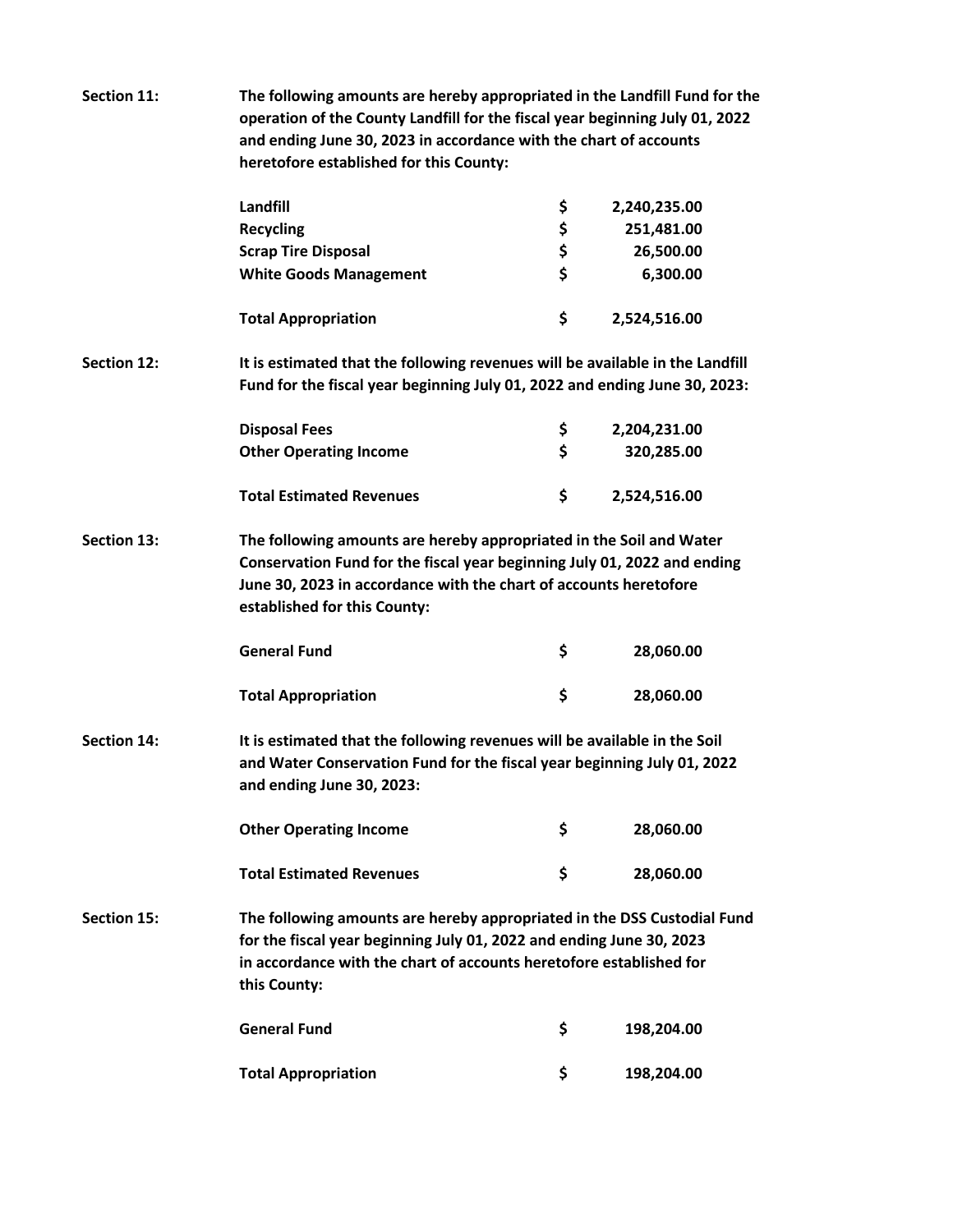| Section 16:        | It is estimated that the following revenues will be available in the DSS<br>Custodial Fund for the fiscal year beginning July 01, 2022<br>and ending June 30, 2023:                                                                            |    |              |  |  |
|--------------------|------------------------------------------------------------------------------------------------------------------------------------------------------------------------------------------------------------------------------------------------|----|--------------|--|--|
|                    | <b>Other Operating Income</b>                                                                                                                                                                                                                  | \$ | 198,204.00   |  |  |
|                    | <b>Total Estimated Revenues</b>                                                                                                                                                                                                                | \$ | 198,204.00   |  |  |
| Section 17:        | The following amounts are hereby appropriated in the Revaluation Fund<br>for the fiscal year beginning July 01, 2022 and ending June 30, 2023<br>in accordance with the chart of accounts heretofore established for<br>this County:           |    |              |  |  |
|                    | <b>Revaluation Fund</b>                                                                                                                                                                                                                        | \$ | 85,000.00    |  |  |
|                    | <b>Total Appropriation</b>                                                                                                                                                                                                                     | \$ | 85,000.00    |  |  |
| <b>Section 18:</b> | It is estimated that the following revenues will be available in the<br>Revaluation Fund for the fiscal year beginning July 01, 2022<br>and ending June 30, 2023:                                                                              |    |              |  |  |
|                    | <b>Transfer from General Fund</b>                                                                                                                                                                                                              | \$ | 85,000.00    |  |  |
|                    | <b>Total Estimated Revenues</b>                                                                                                                                                                                                                | \$ | 85,000.00    |  |  |
| Section 19:        | The following amounts are hereby appropriated in the Courthouse Renovation Fund<br>for the fiscal year beginning July 01, 2022 and ending June 30, 2023<br>in accordance with the chart of accounts heretofore established for<br>this County: |    |              |  |  |
|                    | <b>General Construction</b>                                                                                                                                                                                                                    | \$ | 3,000,000.00 |  |  |
|                    | Architect, Engineering, Consulting                                                                                                                                                                                                             | Ş  | 300,000.00   |  |  |
|                    | Leases, Permits                                                                                                                                                                                                                                | \$ | 500,000.00   |  |  |
|                    | <b>Total Appropriation</b>                                                                                                                                                                                                                     | \$ | 3,800,000.00 |  |  |
| <b>Section 20:</b> | It is estimated that the following revenues will be available in the<br>Courthouse Renovation Fund for the fiscal year beginning July 01,<br>2022 and ending June 30, 2023:                                                                    |    |              |  |  |
|                    | <b>SCIF Courthouse Renovation</b>                                                                                                                                                                                                              | \$ | 3,800,000.00 |  |  |
|                    | <b>Total Estimated Revenues</b>                                                                                                                                                                                                                | \$ | 3,800,000.00 |  |  |
| <b>Section 21:</b> | The following amounts are hereby appropriated in the American<br>Rescue Plan Fund for the fiscal year beginning July 01, 2022 and<br>ending June 30, 2023 in accordance with the chart of accounts                                             |    |              |  |  |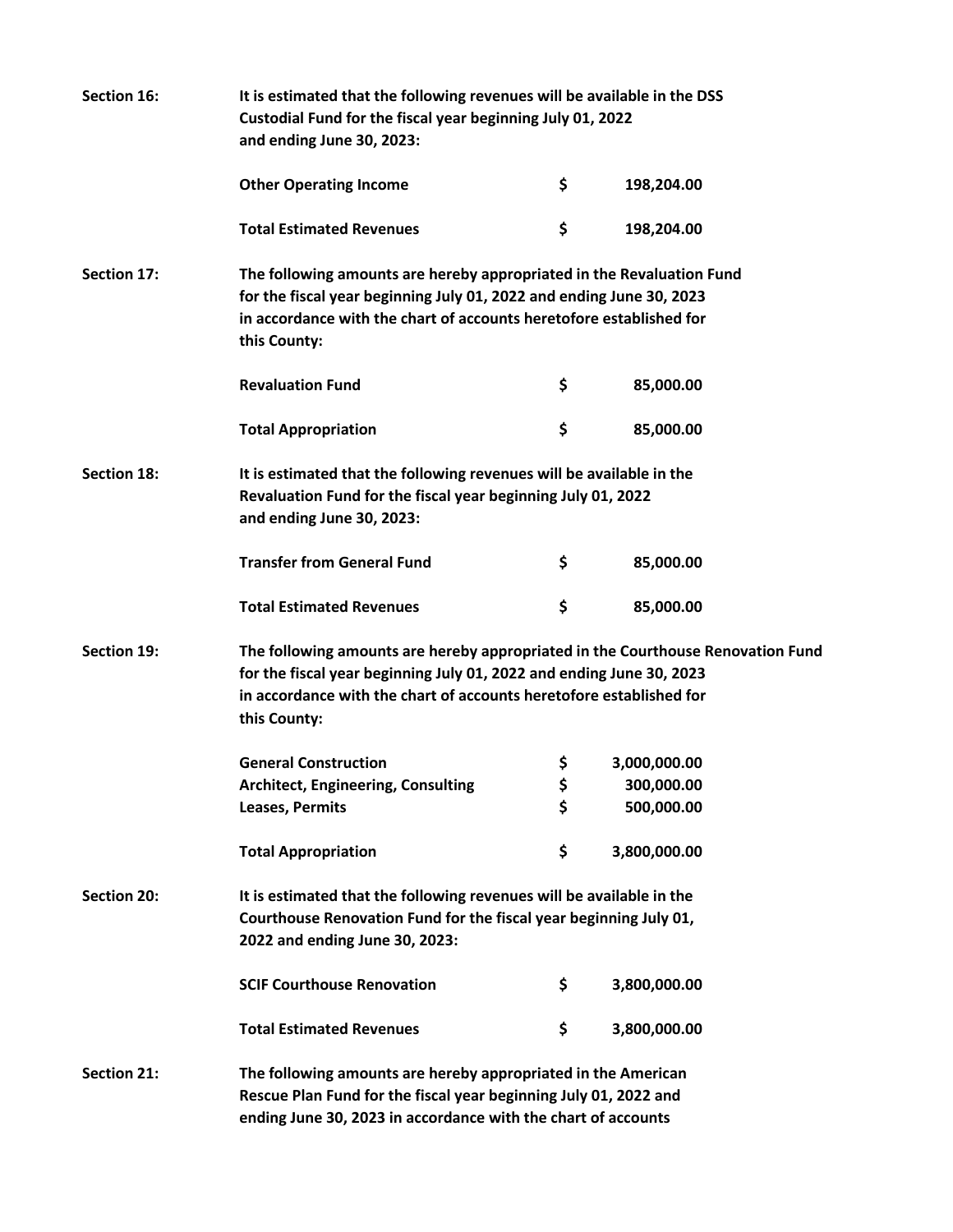**heretofore established for this County:**

|                    | <b>Broadband</b>                                                                                                                                                                                                                                                                                           |                                                                                                                                                                                                                                                                                                                                               | \$ | 50,000.00                                                         |  |
|--------------------|------------------------------------------------------------------------------------------------------------------------------------------------------------------------------------------------------------------------------------------------------------------------------------------------------------|-----------------------------------------------------------------------------------------------------------------------------------------------------------------------------------------------------------------------------------------------------------------------------------------------------------------------------------------------|----|-------------------------------------------------------------------|--|
|                    |                                                                                                                                                                                                                                                                                                            | <b>Total Appropriation</b>                                                                                                                                                                                                                                                                                                                    | \$ | 50,000.00                                                         |  |
| <b>Section 22:</b> |                                                                                                                                                                                                                                                                                                            | It is estimated that the following revenues will be available in the<br>American Rescue Plan Fund for the fiscal year beginning July 01,<br>2022 and ending June 30, 2023:                                                                                                                                                                    |    |                                                                   |  |
|                    |                                                                                                                                                                                                                                                                                                            | <b>American Rescue Plan</b>                                                                                                                                                                                                                                                                                                                   | \$ | 50,000.00                                                         |  |
|                    |                                                                                                                                                                                                                                                                                                            | <b>Total Estimated Revenues</b>                                                                                                                                                                                                                                                                                                               | \$ | 50,000.00                                                         |  |
| <b>Section 23:</b> |                                                                                                                                                                                                                                                                                                            | There is hereby levied a tax rate of fifty (\$.50) cents per one hundred<br>dollars (\$100.00) valuation of property tax listed as of January 01,2022, for<br>the purpose of raising revenue included in "2022 Ad Valorem Taxes" in<br>General Fund in Section 2 of this ordinance.                                                           |    |                                                                   |  |
|                    |                                                                                                                                                                                                                                                                                                            | This rate is based on an estimated total valuation of property for the<br>purpose of taxation of \$2,584,226,497 at an estimated collection rate<br>of 96.32% and on an estimated total valuation of vehicles of \$225,884,049<br>at an estimated collection rate of 99.50%.                                                                  |    |                                                                   |  |
| <b>Section 24:</b> |                                                                                                                                                                                                                                                                                                            | For the fiscal year beginning July 1, 2022 and ending June 30, 2023 the<br>compensation for the Chairman of the Board of Commissioners is \$7,702<br>per year and a monthly travel allowance of \$685. The compensation of all<br>other members of the Board of Commissioners is \$5,269 per year and a<br>monthly travel allowance of \$400. |    |                                                                   |  |
| <b>Section 25:</b> |                                                                                                                                                                                                                                                                                                            | The County Manager shall serve as Budget Officer and is hereby authorized to<br>transfer appropriations as contained herein under the following conditions:                                                                                                                                                                                   |    |                                                                   |  |
|                    | Α.<br>The County Manager shall be authorized to transfer amounts<br>between line item expenditures within a department without<br>limitation and without report being required. These changes<br>should not result in increases in recurring obligations such<br>as salaries.                              |                                                                                                                                                                                                                                                                                                                                               |    |                                                                   |  |
|                    | В.<br>The County Manager shall be authorized to effect inter-department<br>transfers, in the same fund, not to exceed 10% of the appropriated<br>monies for the department whose allocation is reduced, notation<br>of all such transfers shall be made to the Board during their next<br>regular session. |                                                                                                                                                                                                                                                                                                                                               |    |                                                                   |  |
|                    | C.                                                                                                                                                                                                                                                                                                         | without Board approval.                                                                                                                                                                                                                                                                                                                       |    | Interfund transfers established in the budget may be accomplished |  |